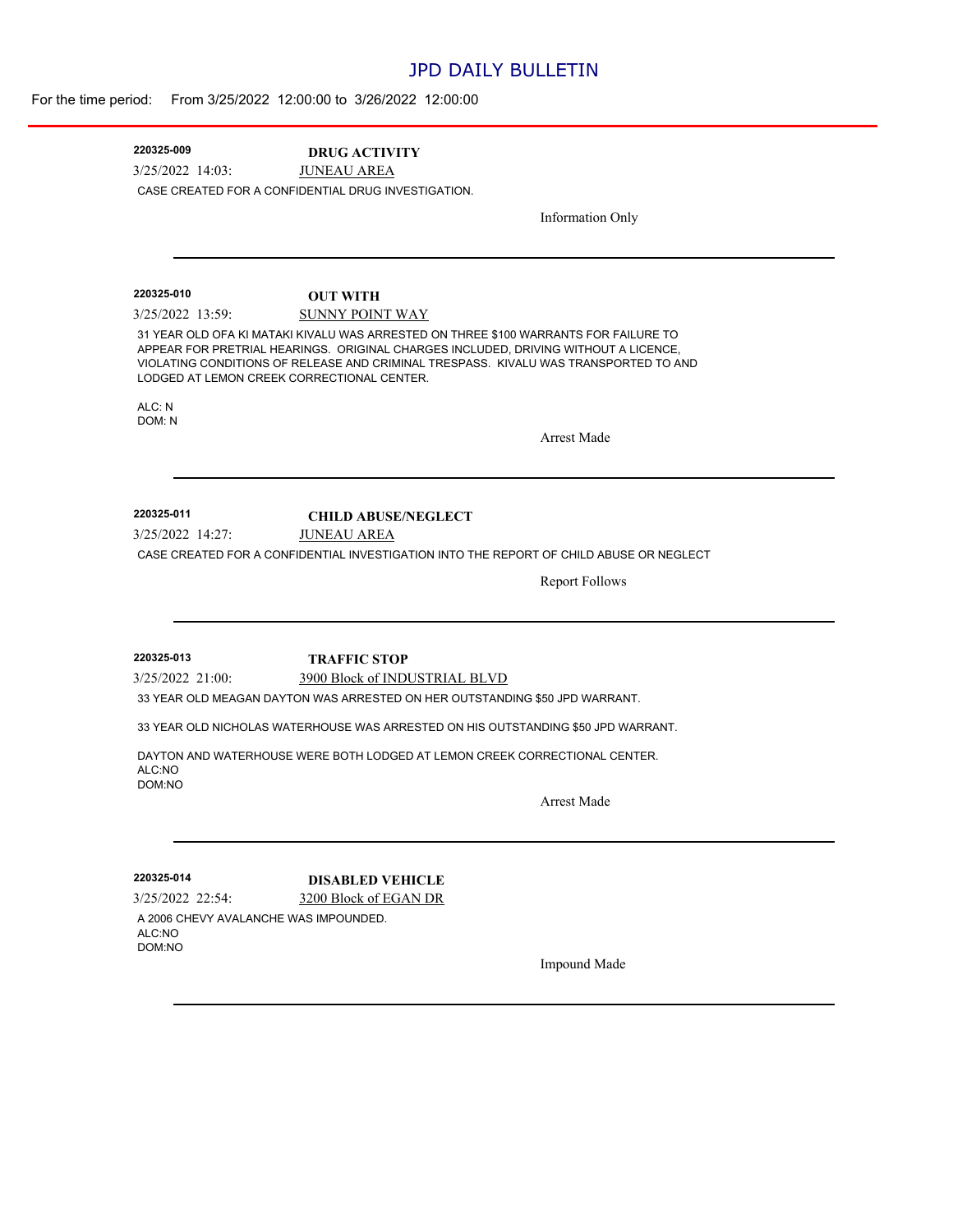# JPD DAILY BULLETIN

### For the time period: From 3/25/2022 12:00:00 to 3/26/2022 12:00:00

|                                                    | <b>OUT WITH</b>                                                                                                                                        |                                                                                                                                                                                                                                                                          |
|----------------------------------------------------|--------------------------------------------------------------------------------------------------------------------------------------------------------|--------------------------------------------------------------------------------------------------------------------------------------------------------------------------------------------------------------------------------------------------------------------------|
| 3/25/2022 23:35:                                   | 700 Block of NINTH ST                                                                                                                                  |                                                                                                                                                                                                                                                                          |
| ALC:UNK<br>DOM:NO                                  | \$3000. BROWN WAS LODGED AT LEMON CREEK CORRECTIONAL.                                                                                                  | 63 YEAR OLD LYLE NATHEN BROWN WAS ARRESTED ON HIS OUTSTANDING JPD WARRANTS TOTALLING                                                                                                                                                                                     |
|                                                    |                                                                                                                                                        | Arrest Made                                                                                                                                                                                                                                                              |
|                                                    |                                                                                                                                                        |                                                                                                                                                                                                                                                                          |
| 220326-001                                         | <b>DRIVING WHILE INTOXICATED</b>                                                                                                                       |                                                                                                                                                                                                                                                                          |
| $3/26/2022$ 00:14:                                 | 3200 Block of EGAN DR                                                                                                                                  |                                                                                                                                                                                                                                                                          |
| ALC: UNK<br>DOM: NO                                | INVESTIGATION CONTINUES FOR A FAILURE TO STOP.                                                                                                         |                                                                                                                                                                                                                                                                          |
|                                                    |                                                                                                                                                        | Report Follows                                                                                                                                                                                                                                                           |
| 220326-002                                         | <b>TRAFFIC STOP</b>                                                                                                                                    |                                                                                                                                                                                                                                                                          |
| $3/26/2022$ 03:15:                                 | 1300 Block of EGAN DR                                                                                                                                  |                                                                                                                                                                                                                                                                          |
| ALC: YES<br>DOM: NO                                | 31 YEAR OLD IVETTE PEREZ WAS ARRESTED FOR DUI. PEREZ WAS ADDITIONALLY CHARGED WITH<br>REFUSAL AND WAS TRANSPORTED TO LEMON CREEK CORRECTIONAL CENTER.  |                                                                                                                                                                                                                                                                          |
|                                                    |                                                                                                                                                        | <b>Impound Made</b>                                                                                                                                                                                                                                                      |
|                                                    |                                                                                                                                                        | <b>Arrest Made</b>                                                                                                                                                                                                                                                       |
|                                                    |                                                                                                                                                        |                                                                                                                                                                                                                                                                          |
| 220326-003                                         | <b>DOMESTIC DISPUTE</b>                                                                                                                                |                                                                                                                                                                                                                                                                          |
|                                                    |                                                                                                                                                        |                                                                                                                                                                                                                                                                          |
|                                                    | 3400 Block of FOSTER AVE                                                                                                                               |                                                                                                                                                                                                                                                                          |
|                                                    | 24 YEAR OLD JOHNNIE LITTLE GEORGE JOHNSON WAS ARRESTED FOR ASSAULT IN THE SECOND<br>DEGREE (DV). HE WAS LODGED AT THE LEMON CREEK CORRECTIONAL CENTER. |                                                                                                                                                                                                                                                                          |
| ALC: Y<br>DOM: Y                                   |                                                                                                                                                        |                                                                                                                                                                                                                                                                          |
|                                                    |                                                                                                                                                        | Service Rendered                                                                                                                                                                                                                                                         |
|                                                    |                                                                                                                                                        | <b>Report Follows</b>                                                                                                                                                                                                                                                    |
|                                                    |                                                                                                                                                        |                                                                                                                                                                                                                                                                          |
|                                                    | <b>ATTEMPT TO SERVE</b><br>5700 Block of CONCRETE WAY                                                                                                  |                                                                                                                                                                                                                                                                          |
|                                                    | OFFICE, DRIVING WHILE INTOXICATED AND RESISTING ARREST. BAIL WAS SET AT \$10,000.                                                                      | 38 YEAR OLD MALE JEFFREY JOSEPH POITRA WAS ARRESTED ON AN OUTSTANDING \$3000 WARRANT FOR<br>FAILURE TO COMPLY WITH CONDITIONS OF PROBATION, ORIGINAL CHARGE VIOLATE CONDITONS OF<br>RELEASE FELONY. HE WAS ALSO CHARGED WITH FAILURE TO STOP AT THE DIRECTION OF A PEACE |
| ALCOHOL: UNK<br>DOMESTIC: NO                       |                                                                                                                                                        |                                                                                                                                                                                                                                                                          |
| 3/26/2022 06:23:<br>220326-004<br>3/26/2022 07:42: |                                                                                                                                                        | <b>Arrest Made</b>                                                                                                                                                                                                                                                       |